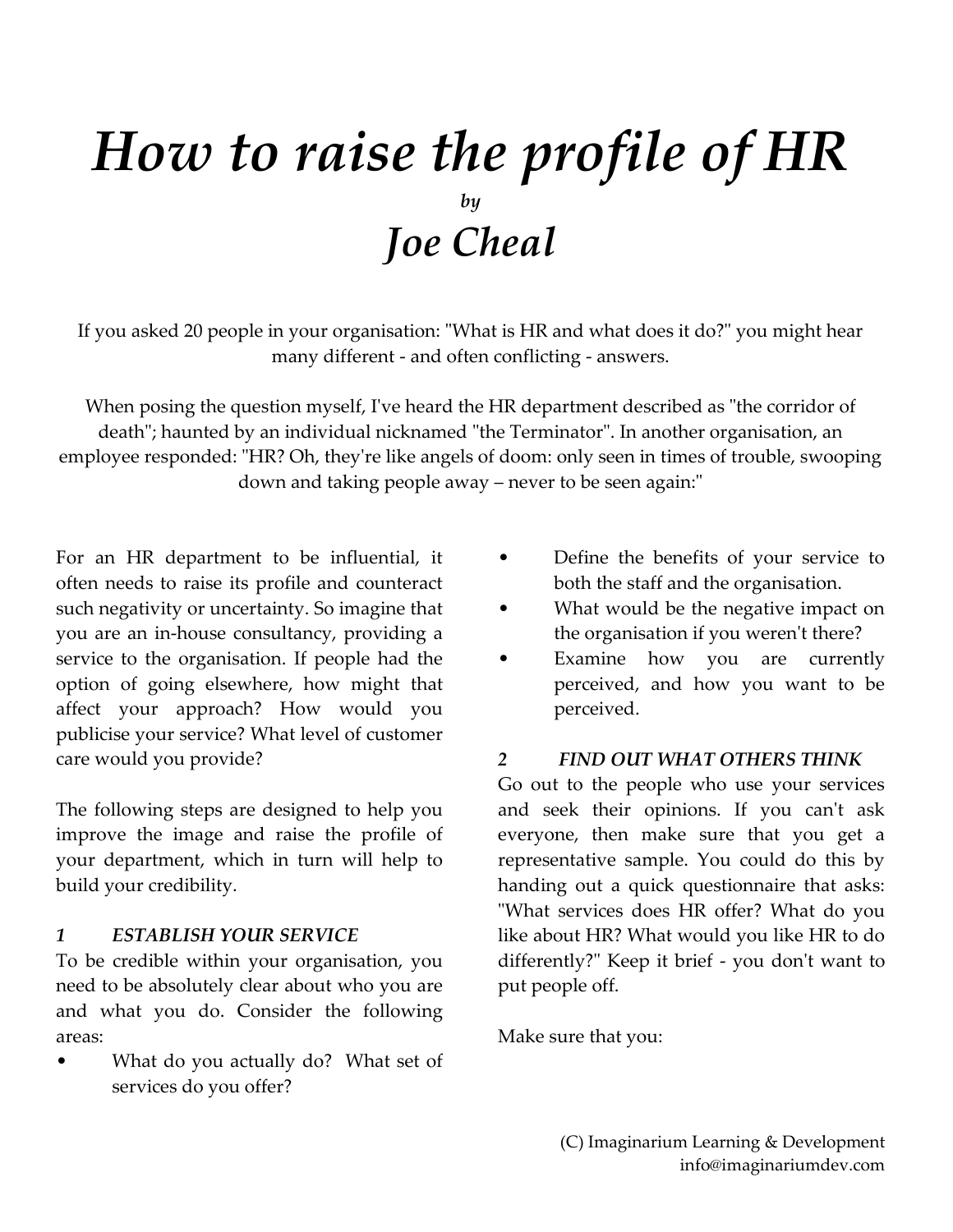- Place the questionnaire in people's hands, rather than leaving it on their desks.
- Say why you are giving the questionnaire out. For example: "We are reviewing the service we offer and need your input so that we can deliver what people really want."
- Tell them you'll be back in an hour to pick up the questionnaire. Then ensure that you are back in an hour.

## *3 MAKE SURE YOU CAN DO IT*

Once you feel that you have a good overview of employees' perceptions, you will need to decide on which changes to implement. But remember: if you tell people that you are improving your services but then fail to live up to the promise, you may cause more cynicism than if you never changed in the first place. Establish what your limits are - other departments may be more skilled at tackling particular employee concerns - and ensure that you have an achievable plan of action and that everyone in your HR department is clear about their role.

### *4 PUBLICISE YOUR SERVICE*

In addition to managing what you do, you will need to manage people's perceptions of what you do. So create your own HR brand, for example, by using an in-house logo. You could also have a tagline, such as: "For all the people matters" or "Not just here for the difficult times":

So that people have total clarity about your role, give some quick input at staff inductions to brief people on what you do. Create an interesting intranet site if you don't already have one and publish a leaflet that outlines, preferably in bullet points, the services you now offer; the benefits of your service to individuals and the organisation; contact details, including who does what in the department; and your logo and tagline.

### *5 IMPRESS THOSE AT THE TOP*

As well as raising your profile with the workforce, you need to gain credibility with senior managers and directors. Remember that you are an authority in your own field, so be confident of your role and opinion.

Do your homework before going to management or board meetings. Show that you have your finger on the pulse: learn the organisational priorities; know as many names in the company as possible (especially the movers and shakers); and understand what is happening inside and outside the organisation. If money is their bottom line, then speak their language and talk in those terms.

### *6 WALK THE TALK*

As already mentioned, when implementing changes that will raise your profile, it is essential that you do what you say you will. You then need to add that extra ingredient of "customer care": Meet people face to face and introduce yourself to those who don't know you. You could also go along to team meetings to hear people's concerns. But let them know why you are there and ask their permission beforehand. Producing a brief in-house newsletter is another good way to maintain your relevance and profile. Put your logo on it and write things that are worth reading, such as information about changes that may affect

> (C) Imaginarium Learning & Development info@imaginariumdev.com